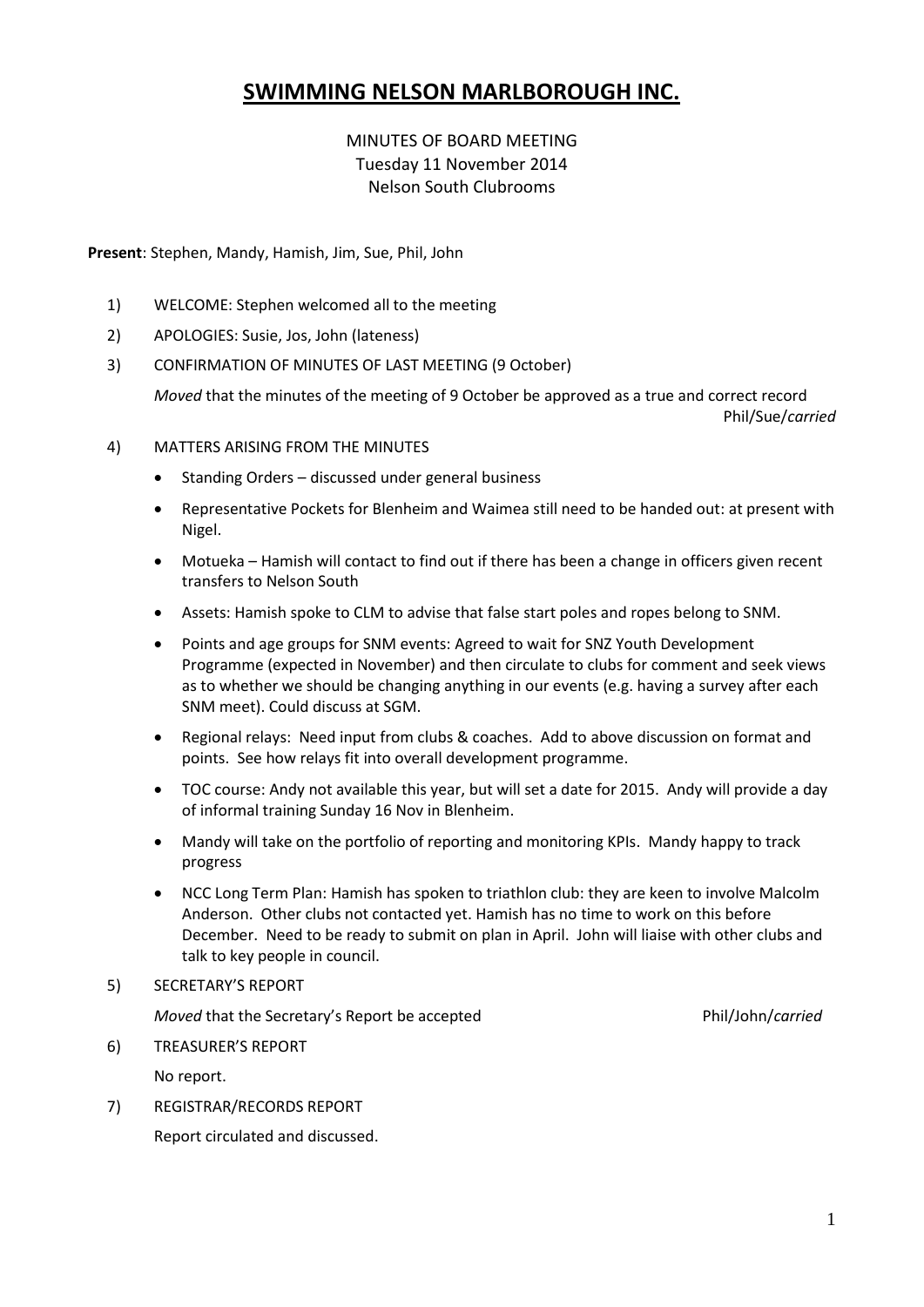SI Masters Games: Jim attended a meeting today. Dates available are between 26 Sept-4 Oct, 2015. We must provide a H&S plan and a trained  $1<sup>st</sup>$  Aid person (lifeguard). SNM liability insurance will cover this event.

Rita Merriman will visit Vaughan next week, Stephen will attend as well. Discuss lane hire cost options. Jim and Hamish will develop a budget in December (based on two 2 hr sessions, 4 lanes, at \$20/lane) and circulate proposal for Board decision. At Timaru there were only 36 swimmers, so there is a concern that this event may not break even.

 Stephen noted that Christian Renford was very appreciative of Jim's constructive input on database and other issues. The Board added their appreciation.

*Moved* to accept the report and confirm the following times in the Registrar's report as new NM records:

| <b>BSC Meet</b>  | 11 Oct 2014 |            |   |                      |              |
|------------------|-------------|------------|---|----------------------|--------------|
| 100 Back SC 12 M |             |            |   | 1:10.47 Oliver Stark | Nelson South |
| <b>Hot 100s</b>  |             | 1 Nov 2014 |   |                      |              |
| 100 IM           |             | SC 17      | M | 1:03.67  Eddie Neill | Nelson South |

Jim/John/*carried*

#### 8) PUBLICITY/COMMUNICATION REPORT

Today received email from SNZ with final template for regional website – SNZ have taken on board Jim's comments. We may be able to start building a new website on the SNZ platform by end of the year.

*Moved* to accept the publicity and communication report Jim/Mandy/*carried* 

9) FUNDING REPORT

An application has been made to the Lion Foundation for funding for lane hire.

*Moved* that John Elder has approval to submit order for medals and ribbons for SNM C&T and SNM Age Groups meets **SNM Age Groups meets** Jim/Sue/*carried* 

Jim will email John a copy of the SNM logo.

#### 10) SNZ LIAISON REPORT

No recent meetings to report. The next meeting will be 25 November – Hamish is away so Stephen will attend.

Stephen read a thank you letter from Christian for the 3 November meeting.

11) TECHNICAL

Stephen reported that the warm up procedures are final, and have been posted on the website and circulated to clubs and coaches.

Kirsty is maintaining the spreadsheet for all the officials for every meet, and handing out the record of service cards.

#### 12) COACHING REPORT

Hamish noted:

- Sunday 16 November training session for TOCs.
- Swimmers Pathway programme is designed for coaches. We need to engage with coaches re how this will be implemented.

*Moved* to accept the coaching report **Hamish/Phil/***carried* Hamish/Phil/*carried*